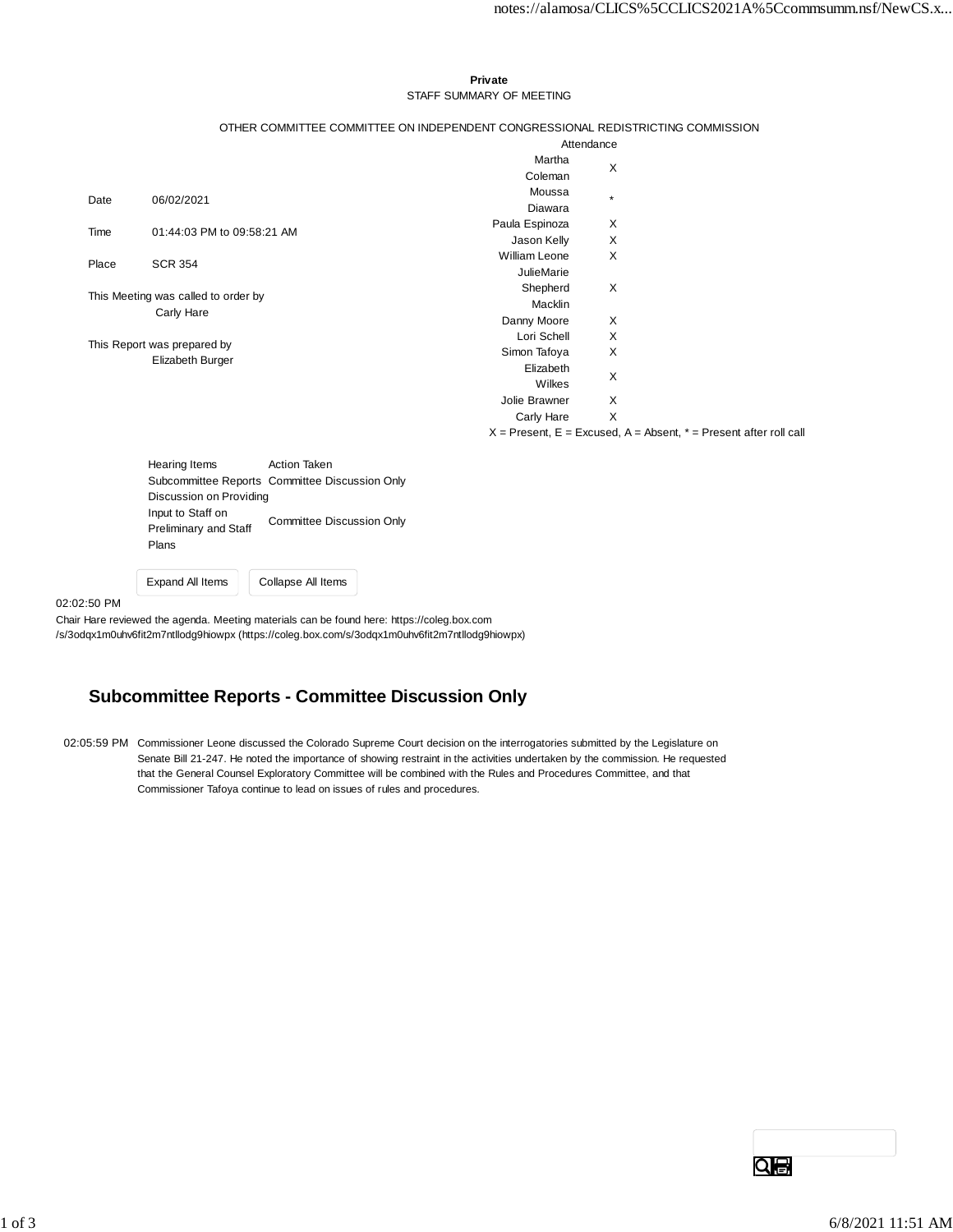| 02:06:57 PM                                                                            | Motion            | Diawara).    |  |  | I move that the General Counsel Exploratory Committee and Rules and Procedures Committee<br>merge under the name Legal, Legislative, and Rules Committee, the purpose of which is to liaise<br>with legal counsel and make suggestions on rules and procedures of the commission (seconded by |  |
|----------------------------------------------------------------------------------------|-------------------|--------------|--|--|-----------------------------------------------------------------------------------------------------------------------------------------------------------------------------------------------------------------------------------------------------------------------------------------------|--|
|                                                                                        | Moved<br>Seconded | Simon Tafoya |  |  |                                                                                                                                                                                                                                                                                               |  |
|                                                                                        |                   |              |  |  |                                                                                                                                                                                                                                                                                               |  |
|                                                                                        | Martha            |              |  |  |                                                                                                                                                                                                                                                                                               |  |
|                                                                                        | Coleman           |              |  |  |                                                                                                                                                                                                                                                                                               |  |
|                                                                                        | Moussa            |              |  |  |                                                                                                                                                                                                                                                                                               |  |
|                                                                                        | Diawara           |              |  |  |                                                                                                                                                                                                                                                                                               |  |
|                                                                                        | Paula             |              |  |  |                                                                                                                                                                                                                                                                                               |  |
|                                                                                        | Espinoza          |              |  |  |                                                                                                                                                                                                                                                                                               |  |
|                                                                                        | Jason Kelly       |              |  |  |                                                                                                                                                                                                                                                                                               |  |
|                                                                                        | William           |              |  |  |                                                                                                                                                                                                                                                                                               |  |
|                                                                                        | Leone             |              |  |  |                                                                                                                                                                                                                                                                                               |  |
|                                                                                        | <b>JulieMarie</b> |              |  |  |                                                                                                                                                                                                                                                                                               |  |
|                                                                                        | Shepherd          |              |  |  |                                                                                                                                                                                                                                                                                               |  |
|                                                                                        | Macklin           |              |  |  |                                                                                                                                                                                                                                                                                               |  |
|                                                                                        | Danny             |              |  |  |                                                                                                                                                                                                                                                                                               |  |
|                                                                                        | Moore             |              |  |  |                                                                                                                                                                                                                                                                                               |  |
|                                                                                        | Lori Schell       |              |  |  |                                                                                                                                                                                                                                                                                               |  |
|                                                                                        | Simon             |              |  |  |                                                                                                                                                                                                                                                                                               |  |
|                                                                                        | Tafoya            |              |  |  |                                                                                                                                                                                                                                                                                               |  |
|                                                                                        | Elizabeth         |              |  |  |                                                                                                                                                                                                                                                                                               |  |
|                                                                                        | Wilkes            |              |  |  |                                                                                                                                                                                                                                                                                               |  |
|                                                                                        | Jolie             |              |  |  |                                                                                                                                                                                                                                                                                               |  |
|                                                                                        | <b>Brawner</b>    |              |  |  |                                                                                                                                                                                                                                                                                               |  |
|                                                                                        | Carly Hare        |              |  |  |                                                                                                                                                                                                                                                                                               |  |
|                                                                                        |                   |              |  |  | YES: 0 NO: 0 EXC: 0 ABS: 0 FINAL ACTION: Pass Without Objection                                                                                                                                                                                                                               |  |
| 02:07:02 PM Commissioner Leone noted the committee will be meeting in the near future. |                   |              |  |  |                                                                                                                                                                                                                                                                                               |  |

- 02:08:19 PM Commissioner Schell gave the update from the Map Analytics Committee. She noted that the committee is focused on how to best add value to the staff process of creating maps, and explained that input from the commission is most valuable in issues regarding communities of interest and competitiveness. She discussed potential communities of interest and how they may be constituted and prioritized when districts are drawn. She reviewed the constitutional criteria for drawing districts and the hierarchy of the criteria.
- 02:19:47 PM Jessika Shipley, Independent Redistricting Commissions Staff, responded to questions from the commission regarding competitiveness in drawing maps, noting that that would be an area in which the commission could provide guidance, and that the staff would consider the other constitutional criteria before competitiveness. Ms. Shipley further discussed the types of guidance the commission would need to provide to the staff on competitiveness. Commission discussion continued regarding measures of competitiveness. The commission discussed continuing to learn more about competitiveness in coming weeks.
- 02:39:10 PM Commissioner Coleman asked for more information about the commission's timeline and future commission meetings, and Chair Hare commented. The commission discussed future presentations.
- 02:48:28 PM Commissioner Coleman reviewed the report of the Public Comment and Community of Interest Committee, and discussed the public comments received this week. She discussed an initial core list of communities of interest in Colorado. She discussed the other states that have independent redistricting commissions, and whether those states include communities of interest in their redistricting criteria. Chair Hare noted the commission will be considering motions on the communities of interest reviewed in the report at the Monday, June 7 meeting of the commission. The commission discussed communities of interest related to energy.
- 03:15:13 PM The commission discussed how to provide staff input regarding issues to consider when preparing maps. Commissioner Schell proposed that, by a specific date, the commission vote on the communities of interest and definitions of competitiveness that it wants staff to use when drafting the preliminary map. Chair Hare noted that the commission will vote on communities of interest next Monday, and will have a discussion on competitiveness on Monday with a vote following at a future meeting.
- 03:31:41 PM Commissioner Shepherd Macklin discussed the public hearings process, and described a survey that will be sent to the commissioners about availability and conflicts to consider when setting the public hearings. She discussed the potential format of the public hearings, noting that the recommendation is to hold public hearings concurrently with the legislative commission. Commissioner Shepherd Macklin responded to questions regarding the potential length of the public hearings. Ms. Shipley commented on the timing of the hearings.
- 03:54:03 PM The commission continued to discuss the format of the public hearings.

Qe